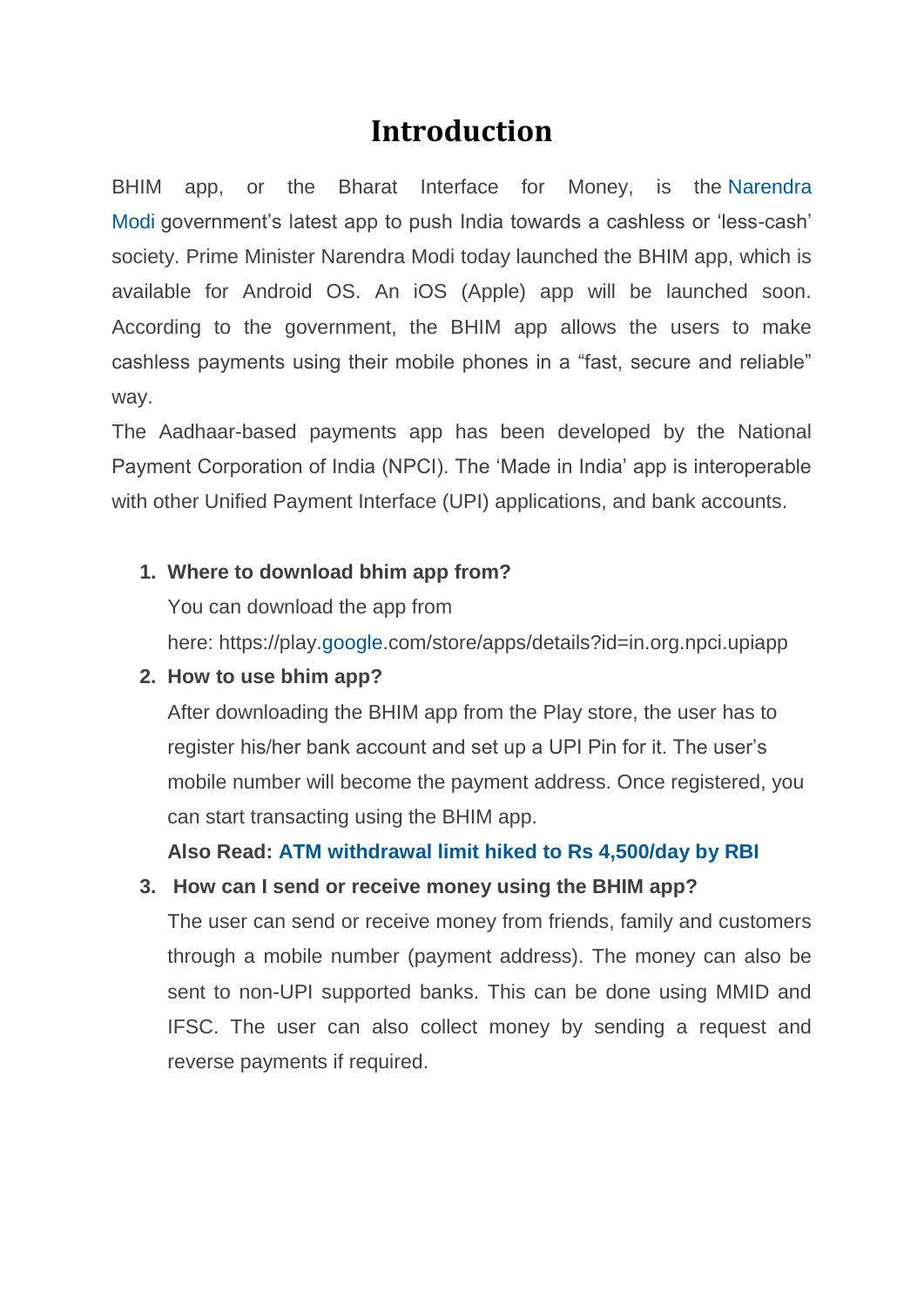#### **4 . Which banks support the BHIM app?**

Following are the banks that support the BHIM app. The list is as released by the government: Allahabad Bank, Andhra Bank, Axis Bank, Bank of Baroda, Bank of India, Bank of Maharashtra, Canara Bank, Catholic Syrian Bank, Central Bank of India, DCB Bank, Dena Bank, Federal Bank, HDFC Bank, ICICI Bank, IDBI Bank, IDFC Bank, Indian Bank, Indian Overseas Bank, IndusInd Bank, Karnataka Bank, Karur Vysya Bank, [Kotak Mahindra Bank,](http://www.financialexpress.com/tag/kotak-mahindra-bank/) Oriental Bank of Commerce, [Punjab National Bank,](http://www.financialexpress.com/tag/punjab-national-bank/) RBL Bank, South Indian Bank, Standard Chartered Bank, State Bank of India, Syndicate Bank, Union Bank of India, United Bank of India, Vijaya Bank.

#### **5. Other details**

The user can check his/her balance and make transactions on the go. The user can create a custom payment address in addition to his/her phone number. A QR code can be scanned for faster entry of payment addresses. Merchants can easily print their QR Code for display, the government says. The BHIM app supports Hindi and English languages as of now, but the government plans to launch it in other languages soon.

# FAQs

#### **FAQs from the Bhim website – complete details:**

#### *1. What is Bharat Interface for Money?*

Bharat Interface for Money is an app that lets you make easy and quick payment transactions using UPI. Its easier than Wallets! You will not have to fill-out those tedious bank account details again and again. You can easily make direct bank to bank payments and instantly collect money using just Mobile number or Payment address.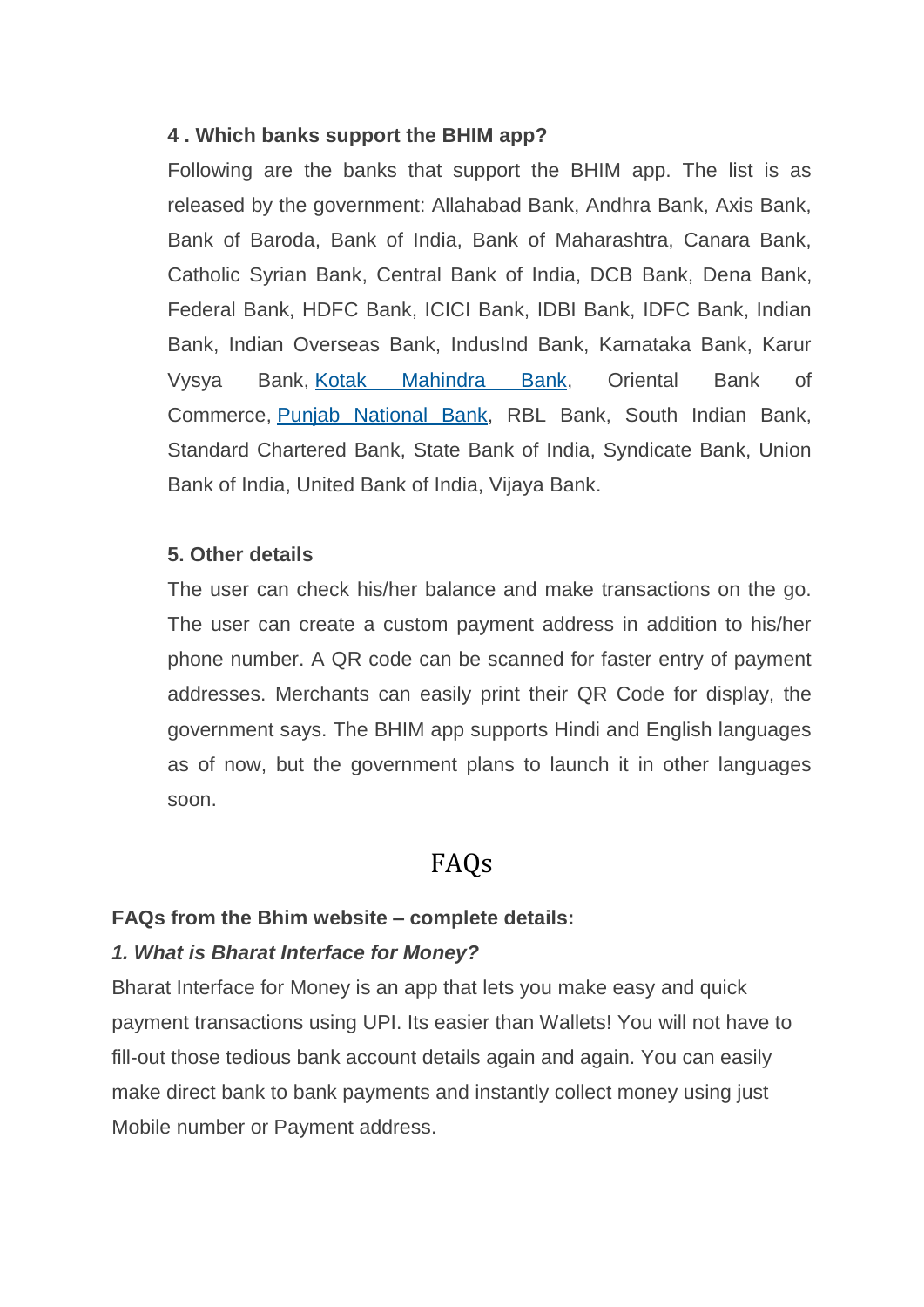### *2. How fast is a transaction over Bharat Interface for Money?*

As fast as it can get! All payments over Bharat Interface for Money are linked to your bank account and transaction can be completed within few seconds.

## *3. Are there any charges for using Bharat Interface for Money?*

There are no charges for making transaction through Bharat Interface for Money. Note – Your bank might however levy a nominal charge as UPI or IMPS transfer fee which is not under our control. Please check with your bank for more details.

## *4. What do I need to start using Bharat Interface for Money?*

Bharat Interface for Money app is currently available on Android (Version 8 and above) and iOS mobiles (Version 5 and above). We will be making our app available on other platforms very soon.

# *5. Is Bharat Interface for Money app compatible with every Mobile OS?* To start using Bharat Interface for Money all you need is a Smartphone, Internet access, an Indian bank account that supports UPI payments and mobile number linked to the bank account. Link your bank account to UPI through the app.

# *6. Do I need to enable mobile banking on my bank account to use Bharat Interface for Money?*

Your account need not be enabled for mobile banking to use Bharat Interface for Money. Your mobile number shall have to be registered with the Bank.

# *7. Do I need to be a customer of a particular bank to use Bharat Interface for Money?*

To enable transfers directly using your bank account, your bank needs to be live on UPI (Unified Payment Interface) platform. All the banks, which are currently live on UPI, have been listed in the Bharat Interface for Money app.

# *8. How do I set the UPI-PIN for my bank account from Bharat Interface for Money?*

You can set your UPI PIN by going to Main Menu -Bank Accounts -Set UPI-PIN for the selected account. You will be prompted to enter the last 6 digits of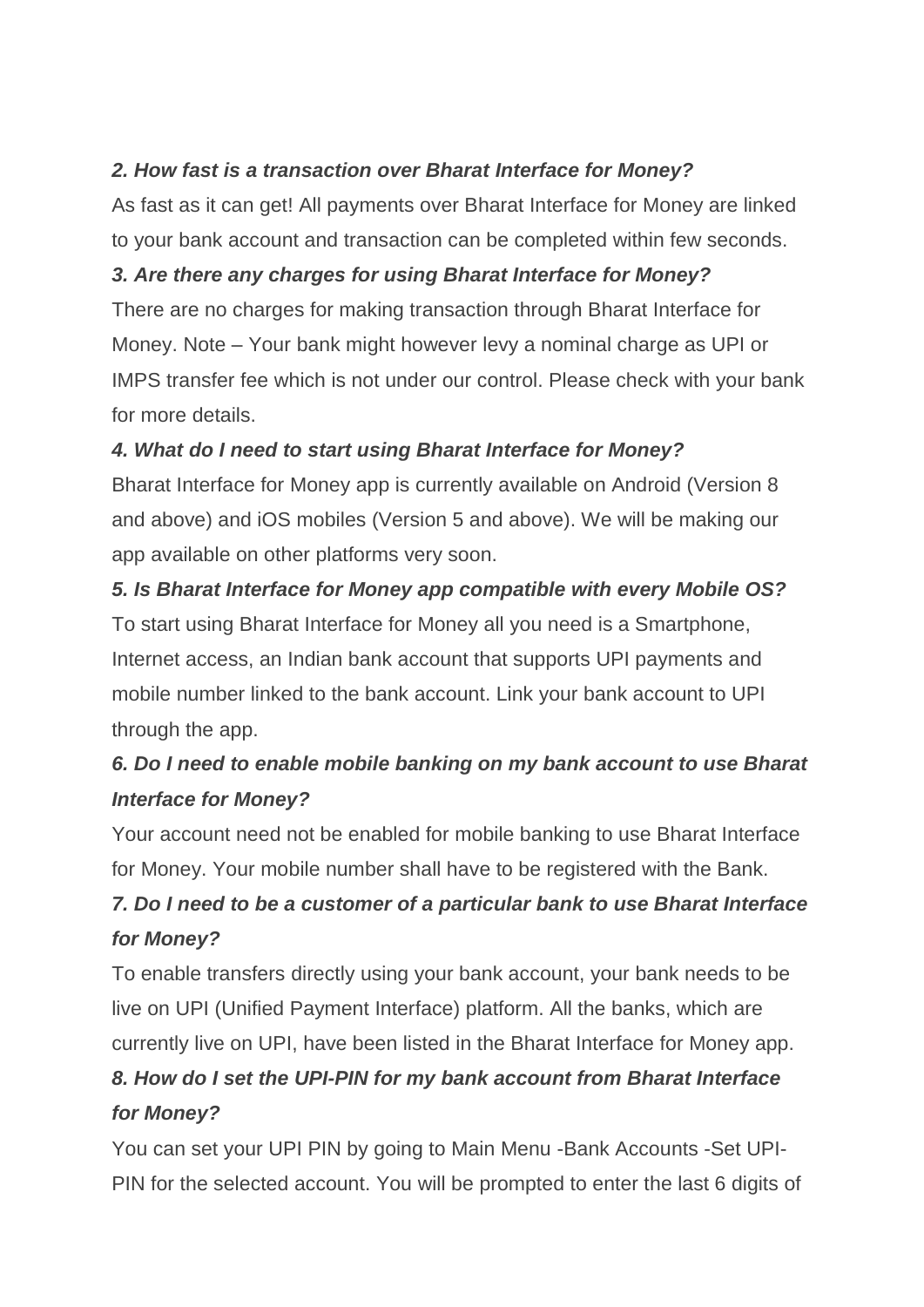your Debit/ATM card along with the expiry date. You will then receive an OTP which you will enter and set your UPI PIN. Note – 'UPI-PIN is not the same as MPIN provided by your bank for mobile banking'.

#### *9. Can I link multiple bank accounts with Bharat Interface for Money?*

Currently, Bharat Interface for Money supports linking of one Bank only. At the time of account set-up, you can link your preferred bank account as the default account. In case you want to link another bank account, you can go to Main menu, choose Bank Accounts and select your default account. Any money that is transferred to you using your mobile number or payment address will be credited into your default account.

# *10. Why does my mobile number with Bharat Interface for Money and the one registered with my bank account have to be the same?*

This is a banking network (UPI) requirement. The mobile number which is used to register with Bharat Interface for Money is used to match the bank accounts linked against it.

### *11. Do I have to give Bharat Interface for Money my bank a/c details?*

At the time of registration you will be providing us with the Debit card details and with the use your mobile number registered to your bank account, we will pre-fetch the details from your bank. All the information exchange happens over secure banking networks and we don't store it, your information is safe!

#### *12. All you need to know about UPI*

Unified Payment Interface(UPI) is an instant payment system developed by the National Payments Corporation of India (NPCI), an [RBI](http://www.financialexpress.com/tag/rbi/) regulated entity. UPI is built over the IMPS infrastructure and allows you to instantly transfer money between any two parties bank accounts.

#### *13. What is an UPI-PIN?*

UPI-PIN (UPI Personal Identification Number) is a 4-6 digit secret code you create/set during first time registration with this App.You have to enter this UPI-PIN to authorize all bank transactions. If you have already set up an UPI-PIN with other UPI Apps you can use the same on Bharat Interface for Money. (Note- Banks issued MPIN is different from the UPI UPI-PIN, please generate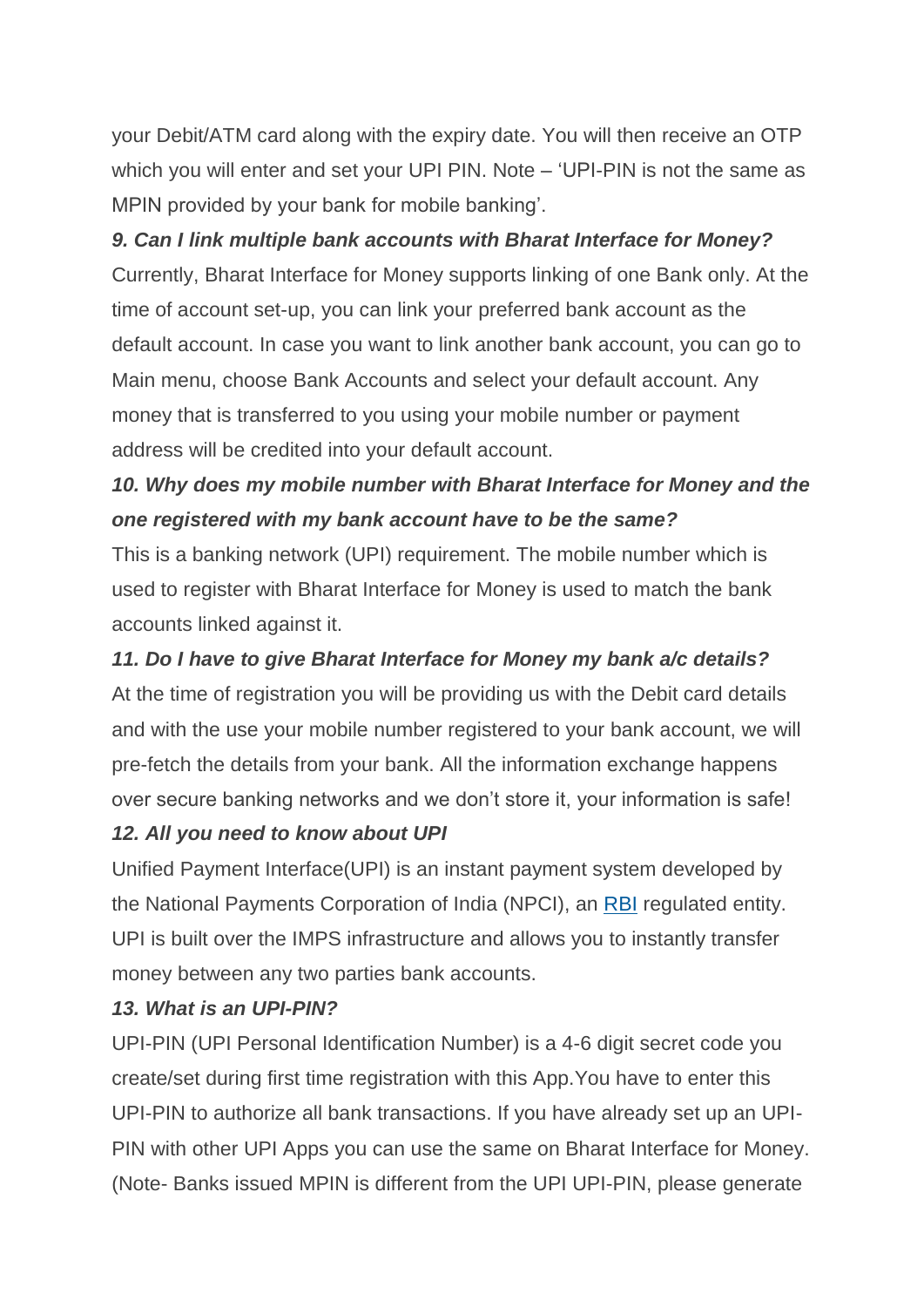a new UPI-PIN in the Bharat Interface for Money app) Note – Please do not share your UPI-PIN with anyone. Bharat Interface for Money does not store or read your UPI-PIN details and your bank's customer support will never ask for it.

### *14. What is a Payment Address?*

Payment Address is an Address which uniquely identifies a person's bank a/c. For instance, the Payment Address for Bharat Interface for Money customers is in the format xyz@upi. You can just share your Payment Address with anyone to receive payments (no need for bank account number/ IFSC code, etc.). You can also send money to anyone by using their Payment Address. Note – Do not share your confidential UPI PIN with anyone.

### *15. What happens if I enter wrong UPI-PIN during a transaction?*

No problem, the app will prompt you to re-enter the correct UPI-PIN. The maximum number of tries allowed, depends on your bank. Please check with your bank for details.

# *16. I have selected the Bank name to link with UPI but it does not find my bank a/c*

In such a case, please ensure that the mobile number linked to your bank account is same as the one verified in Bharat Interface for Money App. If it is not the same, your bank accounts will not be fetched by the UPI platform. Also only Savings and Current bank accounts are supported by Bharat Interface for Money.

### *17. Why is my UPI transaction failing?*

When you shop-online, you can pay through UPI when you see UPI as a payment option. On clicking that, you will need to enter your Payment Address (xyz@upi). Once entered, you will receive a collect request on your Bharat Interface for Money app. Enter your UPI-PIN here and your payment will be complete. As easy as this!

# *18. Do I need to be a customer of a particular bank to use Bharat Interface for Money?*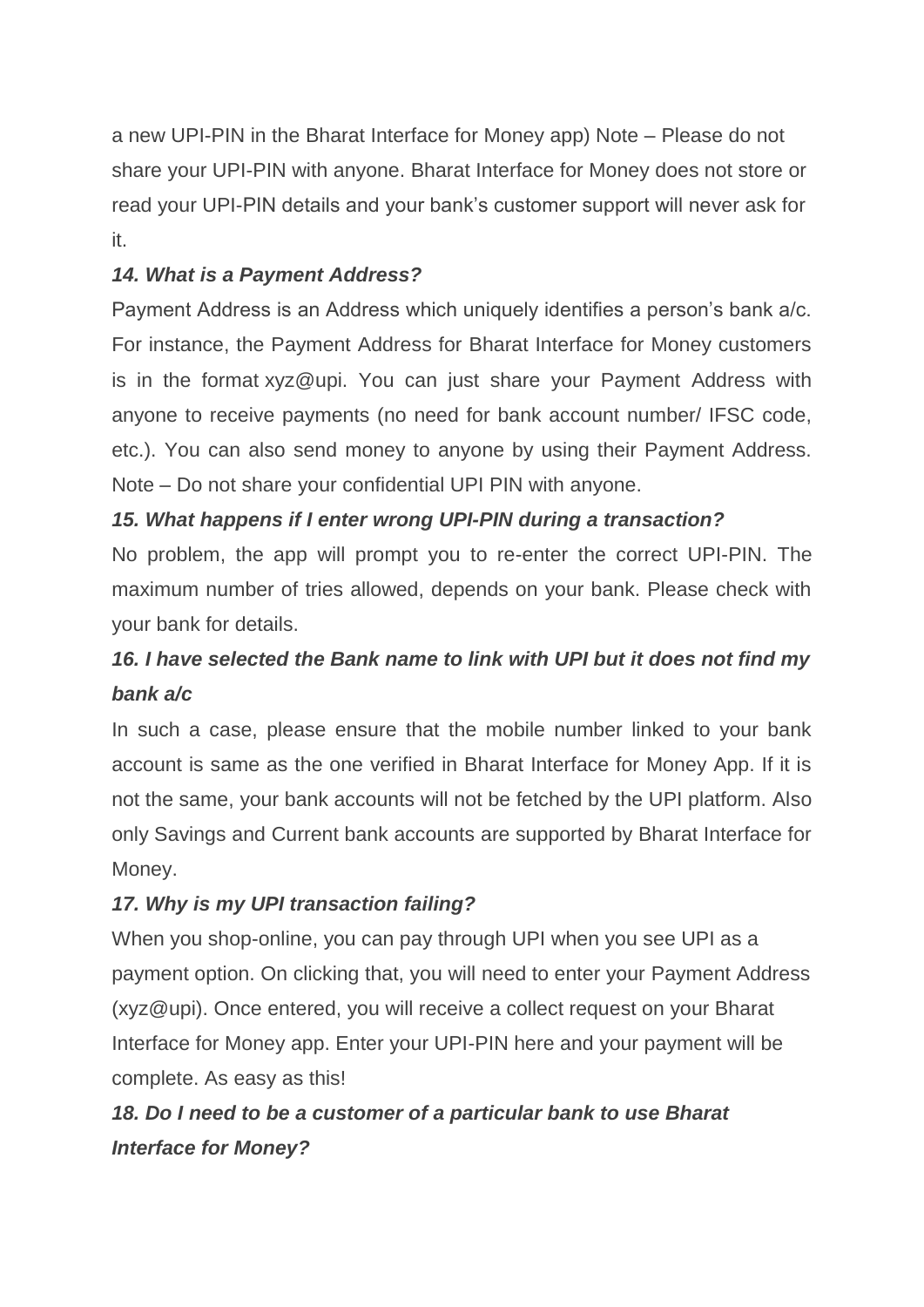To enable transfers directly using your bank account, your bank needs to be live on UPI (Unified Payment Interface) platform. All the banks, which are currently live on UPI, have been listed in the Bharat Interface for Money app.

# *19. How do I set the UPI-PIN for my bank account from Bharat Interface for Money?*

You can set your UPI PIN by going to Main Menu -Bank Accounts -Set UPI-PIN for the selected account. You will be prompted to enter the last 6 digits of your Debit/ATM card along with the expiry date. You will then receive an OTP which you will enter and set your UPI PIN. Note – 'UPI-PIN is not the same as MPIN provided by your bank for mobile banking'.

### **Send and Receive Money**

### *1. Can I send money to anyone using Bharat Interface for Money?*

Yes, you can send money using the Bharat Interface for Money app from your UPI enabled bank account. You will need to register and set a UPI PIN using the debit card details linked to the bank account. If your beneficiary's bank account is also linked to UPI, you can simply use their mobile mobile number or Payment Address to transfer.If not, you can use IFSC code, Bank account or MMID , Mobile number to send money.

# *2. Do money transfers happen on Bharat Interface for Money only during banking hours?*

All payments are instant and 24/7, regardless of your bank's working hours!

# *3. I have paid for my transaction but not received anything. Why is that?*

Once you complete a transaction, you should see a success status on the Bharat Interface for Money screen and receive an SMS from your bank. In some cases due to operator issues it can take longer time. In case you have not received your confirmation within an hour please contact our customer support at your bank.

### *4. How can I view my transaction history?*

Go to Bharat Interface for Money Home Screen ->Transaction History. to view all your past and pending transactions.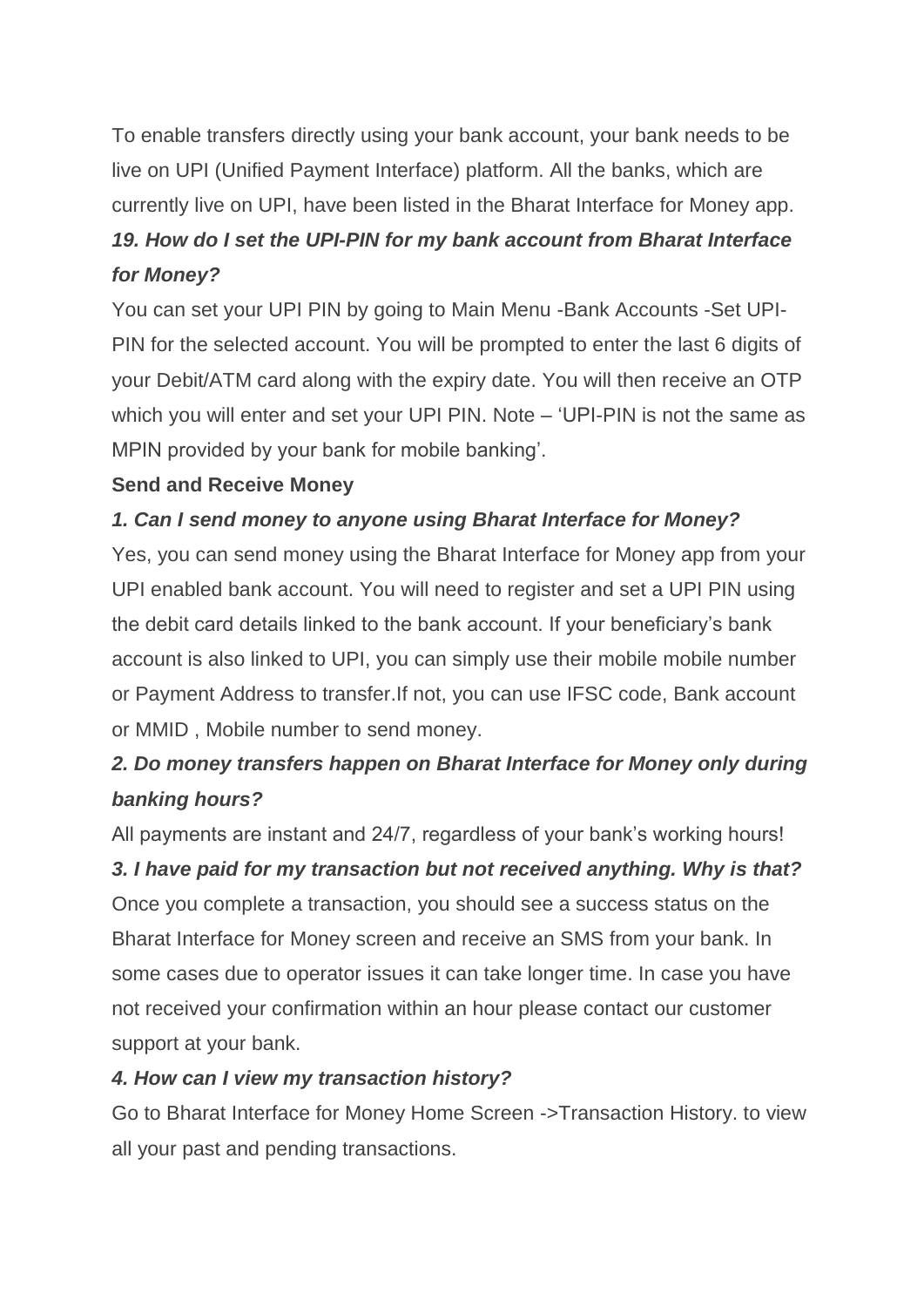### *5. How do I send money?*

From the Bharat Interface for Money app Home screen, 1) Click Send Money Option; 2) Enter or select the receiver's mobile number or Payment Address (you can select from your contact list or enter it) or Aadhaar number 3) Enter the amount you want to send 4) Your default bank a/c gets selected 5) Enter UPI PIN and send <br> Alternately, you can also scan a QR code and pay via the 'Scan & Pay' option.

### *6. How do I request money?*

From the Bharat Interface for Money app Home screen, 1) Select Request Money 2) Enter or select the receiver's mobile number or Payment Address (you can select from your contact list or enter it) or Adhaar number 3) Enter the amount you want to request 4) Click Send.

This transaction will remain pending until the payment is received. You will be notified when the money is transferred to you. You may also request money by sharing your QR code. Go to Home Screen->Profile->Choose account to get QR code

### *7. Can I send money to a friend not on Bharat Interface for Money?*

Yes. Payment can be made via (IFSC, Account number) or (MMID, Mobile number) if the person is not registered on Bharat Interface for Money. *8. What types of transactions can I do using Bharat Interface for Money?* Through Bharat Interface for Money you can make following type of transaction, 1. Request or Send Money via Payment Address 2. Send Money to Aadhaar Number 3. Request or Send Money to Mobile number 4. Send Money through MMID , Mobile No. 5. Send Money through IFSC code, Account No. 6. In addition, you can use the scan and pay option for Merchant payments.

### *9. How do I access a record of all my historical transactions?*

Every transaction through your bank account will be recorded by the Bank and you can view all your past transactions in the 'Transaction History' section on the Bharat Interface for Money App.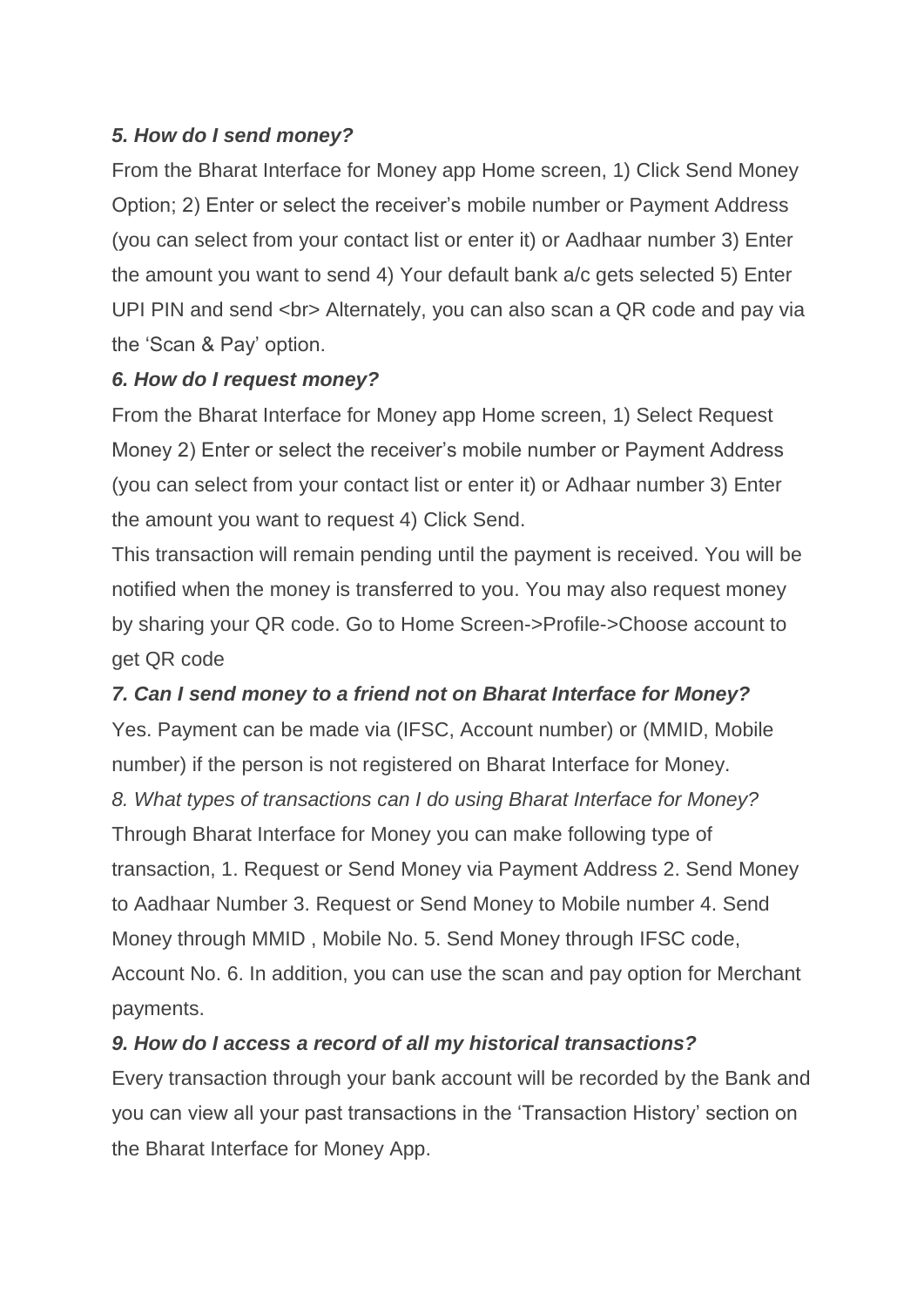# *10. My send money transaction is failing, help!*

To avoid transaction failures, 1) Ensure that the UPI-PIN is entered correctly. 2) If the receiver is not on Bharat Interface for Money choose to pay via IFSC instead of mobile number.

# *11. The collect request is not reaching the Bharat Interface for Money app. What do I do?*

In this case, please first check the data connectivity. If you have entered your Payment Address at the merchant app, please re-check your Payment Address and re-try the transaction. Please check your pending transactions tab to check if the collect request has reached you.

# *12. How will I know if my UPI transaction is successful?*

For any transaction, you will see a status instantly on your screen. If for some reason the transaction is delayed or pending, the result will be posted on your Transaction History page along with a UTR# or bank reference number. In addition you will receive an SMS from your bank.

### **Other queries:**

## *1. What if I change my mobile carrier?*

No problem at all. You can continue using Bharat Interface for Money as usual.

## *2. What if I change my handset?*

If you change your handset, you will need to 1) Download the Bharat Interface for Money app again 2)Login with your mobile number and password 3) Allow Bharat Interface for Money to verify you; This is for your security. After verification your account will be restored.

## *3. What if I lose my phone?*

If you lose your phone, the UPI-PIN required to authorize all transaction will not be known to third persons and hence they will not be able to use Bharat Interface for Money. In addition, please contact our customer support at your bank.

## *4. Will you ever auto-deduct payments from my account?*

We will not auto deduct payments from your account.